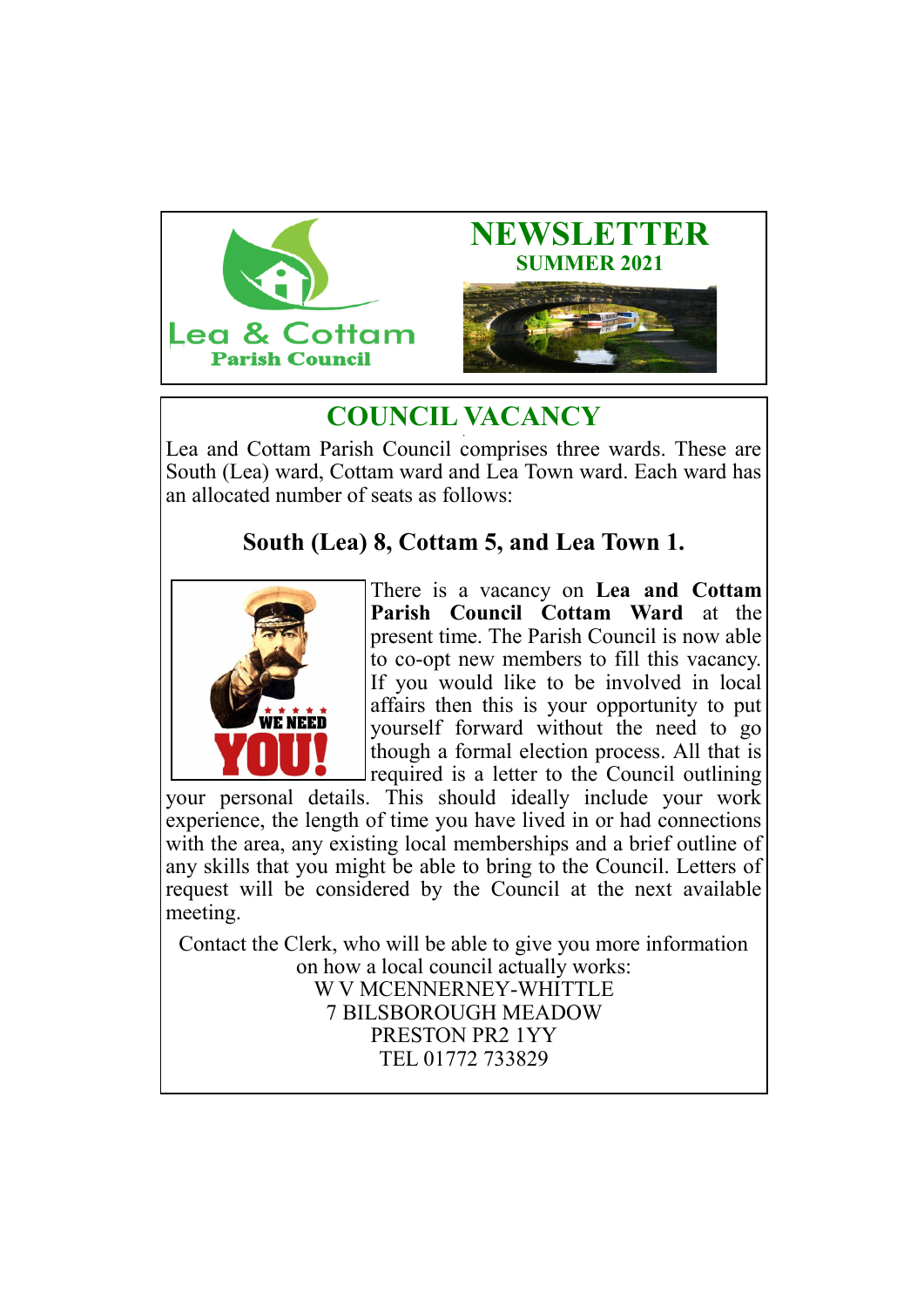## **CANBERRA MEMORIAL - THE STORY**

At 11.45am on Tuesday 25th March 1952, Canberra Mk.2 WD991 became airborne for the first time, as it took off from English Electric's airfield for the short first test flight to the company's nearby Warton airfield. WD991 had been inspected and certified fit for flight that morning and with fine weather conditions, the flight appeared routine, with all pre-take off procedures being carried out normally. The test pilot made no radio contact after take off, though this was normal procedure, and only four to five minutes later witnesses observed the aircraft flying level at approx. 1000 feet over the North of Preston. The aircraft was described as flying "low and fast" when suddenly it entered a steep dive, with no apparent attempt to pull out, striking the ground at an angle of approx. 80 degrees at an estimated speed of 400-450 knots. WD991 instantly completely disintegrated, scattering wreckage for some 600 yards beyond the main impact crater and sending a column of black smoke into the sky. Fortunately the impact was in open farmland and the only nearby building - a bungalow on Valentine Lane was peppered with debris, shattering all the windows facing the impact and tearing several holes in the roof. Luckily no one was home at the time.

All the wreckage recovered was taken back to Samlesbury and laid out in a Hanger for detailed inspection. From this it was ascertained that no failure of the flight controls had occurred and that the aircraft had been trimmed for level high-speed flight at about 450- 500 knots. Engine malfunction was also ruled out as unlikely with no evidence of any pre-crash fire and further theories citing anoxia or accidental inflation of the dinghy in the cockpit were also ruled out. However the possibility of an elevator being jammed down gained importance with the finding of a crushed 2BA box spanner amongst the debris. Examination of this tool showed that it had been trapped between three points



causing bending and cracking of the spanner and although it could not be proved, it was felt that it was certainly possible that this small tool could have prevented movement of the control column and thus affected elevator adjustment.

Canberra Lane is Cottam was named due to its close location to the crash site. There are currently several statues located on an adjacent path which serve as a memorial to this tragic event. You might not know this, as there is no explanation as to what they represent. They are also in need of some repair work.

The Parish Council have found a more prominent location and have the agreement of Barrett Homes to create a memorial area on one of their developments, adjacent to Cottam Way close to the crash site. This new memorial would include

landscaping and an information board explaining the story that goes with the statues. The statues are owned by Preston City Council who have been requested to allow us to move them to this new location. Their decision is awaited.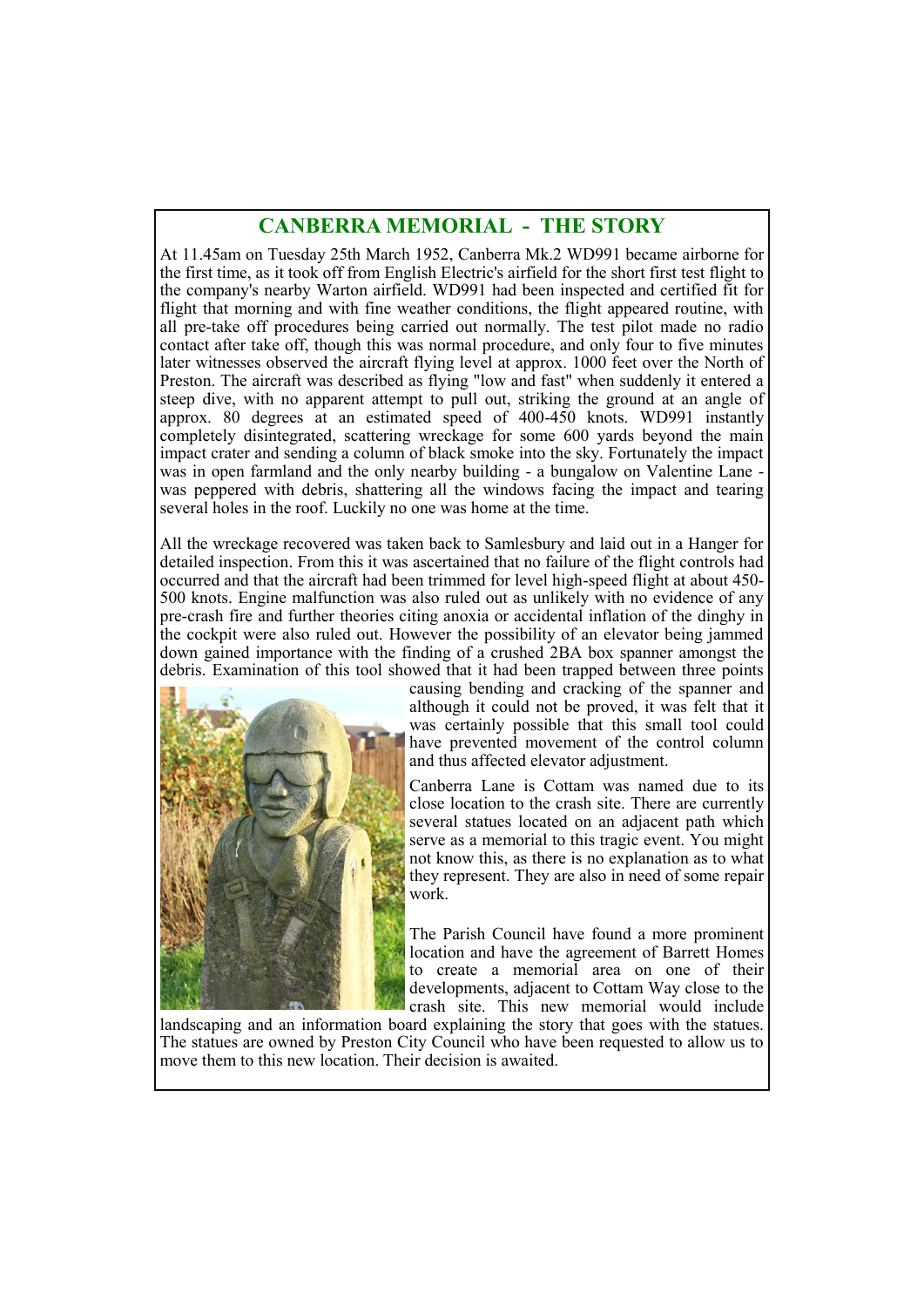### **WORK ON PATH RESURFACING ALMOST COMPLETE**

Our lengthsman team have now almost completed what is probably their largest project for the Parish Council. A 100 metre path which runs from the roundabout at the junction of Tom Benson Way and Cottam Way was in a very poor



state of repair with grass having almost obliterated many parts and with wear and tear causing muddy areas to form in wet weather. Late last year the path was opened up to its original width however we had to wait for better weather

before undertaking the resurfacing work. The team needed to hire equipment to deal with 60 tonnes of limestone aggregate to completely resurface the whole length, a job which is now completed apart from the final rolling. We have also opened up some other path areas near Greenside and later this year we expect to be able to resurface them also.





**DEFRIBULATOR TO BE RELOCATED**

The Parish Council have agreed to fund the installation of a Defribulator housing which is to be located outside Cottam Community Centre. The equipment itself has already been purchase by the Community Centre but is currently located inside the building which means there is restricted access to it. The suggestion to make the equipment available to the wider community was as a result of resident comments which were strongly supported by the CC Committee and now financially by the Parish Council.

#### **COUNCIL TO PURCHASE NEW SPEED INDICATOR DEVICE**

The Parish Council recently agreed to replace its Speed Indicator Device which is over 12 years old and no longer works properly, meaning that residents will not have seen it about for some time. Due to current Health and Safety requirements new permissions are required from LCC who have to risk assess the lamp posts which were used with the old device. A request for this assessment to be undertaken has been made and we are hopeful that we will get a response, sooner rather than later, so that we can make the purchase and bring the device in action. The device will be managed by our Lengthsman team who will put it up and take it down on a schedule covering most of the original sites identified as problem areas.